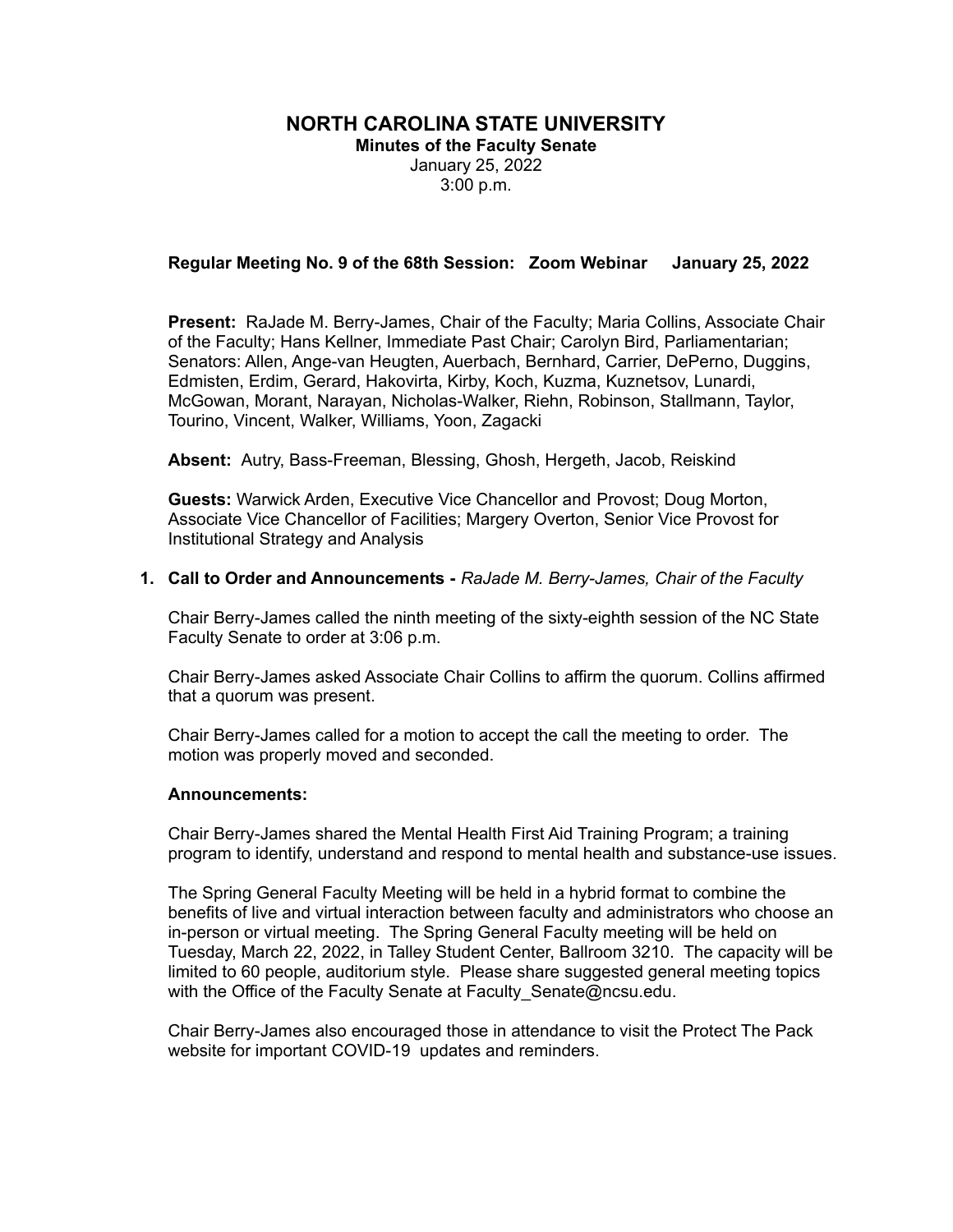Chair Berry-James also encouraged attendees to view the University Calendar for Black History Month events which will be celebrated during the month of February. For campus events, dates and times, see the University Calendar.

Chair Berry-James also shared that The Office for Institutional Equity and Diversity (OIED) hosts the annual Recognizing Excellence in Diversity (RED) Event, presenting Chancellor's Creating Community Awards in six categories, including Outstanding Faculty. Nominations are due March 7, 2022.

# **2. Approval of the Minutes -** *Maria Collins, Associate Chair of the Faculty*

Associate Chair Collins called for a motion to approve the minutes for Regular Meeting No. 8 of the 68th Session. A motion was made and properly seconded and the minutes were unanimously approved.

## **3. Chair's Remarks -** *RaJade M. Berry-James, Chair of the Faculty*

Chair Berry-James acknowledged the instructional guidance received from Provost Arden and Katharine Stewart. The students appreciate the flexibility that the faculty are able to provide. Chair Berry-James mentioned that in addition to taking COVID tests, she also visits the CDC website to receive updated information; community transmission is still high. NC State faculty, staff, and students are encouraged to wear masks indoors and to follow local laws, regulations, and guidelines.

## **4. Provost's Remarks and Q&A -** *Warwick Arden, Executive Vice Chancellor and Provost*

Provost Arden announced that the University Standing Committee Survey is open through January 31, 2022. The committees play a critical role in partnering with university administration to develop programs and policies to enhance NC State. Information will be included in the Provost's newsletter.

Provost Arden continued by reporting that the Quality Enhancement Plan (QEP) pre-proposal deadline is Friday, January 28, 2022. QEP is an integral component of the SACSCOC reaffirmation of accreditation process. It reflects and affirms a commitment to enhance overall institutional quality and effectiveness by focusing on an issue that NC State considers important to improving student learning outcomes and/or student success. Visit [go.ncsu.edu/QEP](http://go.ncsu.edu/QEP) for campus updates.

Provost Arden also remarked on the 3D memo sent on January 20, 2022, [Special](mailto:covid-19leave@ncsu.edu) Faculty and Staff Leave Provisions for COVID-19 [Vaccinations](mailto:covid-19leave@ncsu.edu). The memo discusses using leave for vaccinations and boosters, and the interchangeability of community service leave. Provost Arden also went on to say that Chancellor Woodson also sent a Protect the Pack memo on January 14, 2022. He went on to say that vaccines are the best defense against Omicron and encouraged those who have not done so to get a booster; vaccination with booster is very protective of serious illness. Provost Arden shared that cloth masks have been questioned by the CDC. Ideally, wear a well fitting KN95 mask or surgical mask.

Provost Arden reminded those in attendance that the university has pivoted to isolation in place where students now stay in their dorm rooms instead of being relocated to special isolation facilities. Students that isolate in place are instructed to wear masks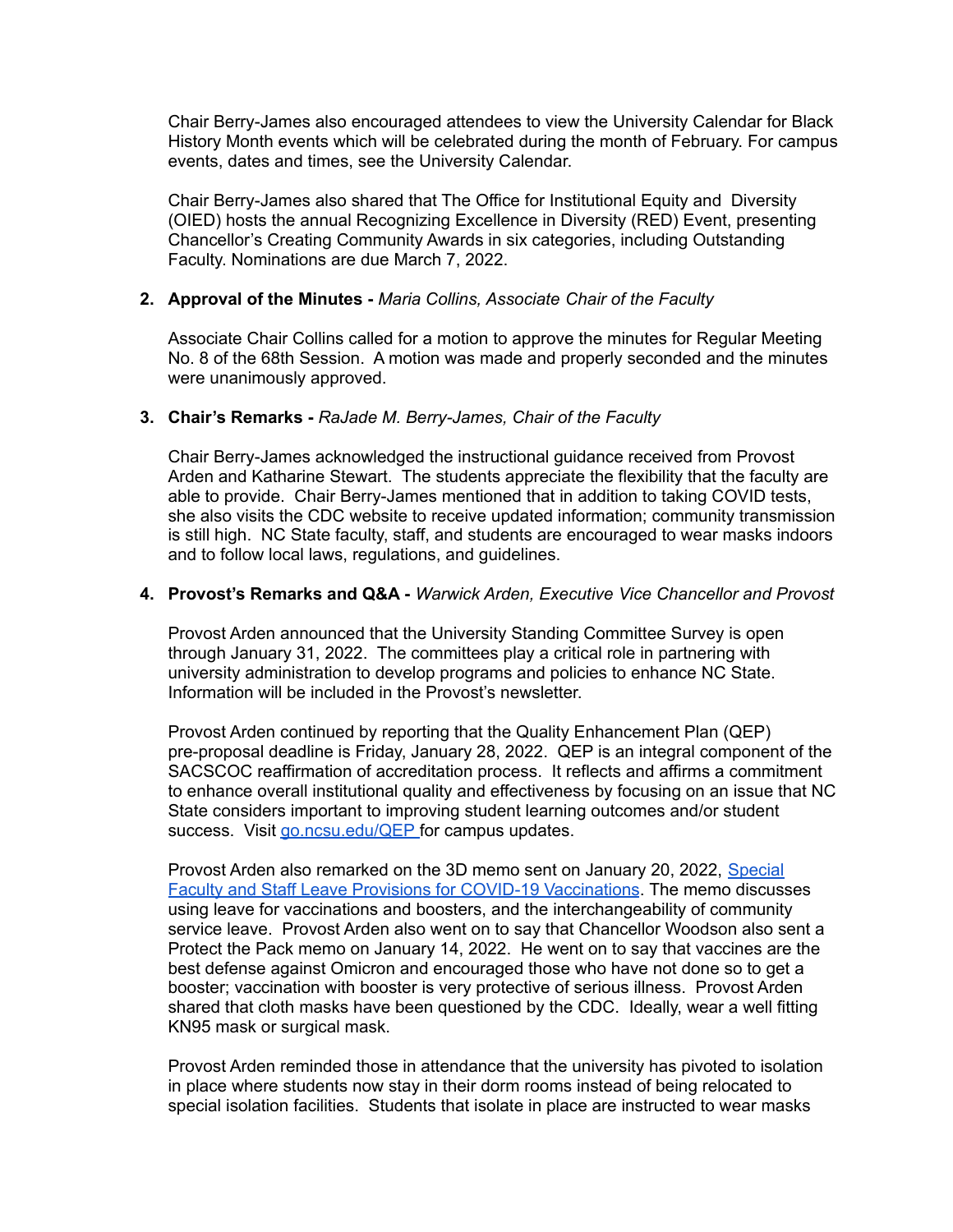when they leave their room, which should only be to go to the bathroom and pick up meals.

Provost Arden also reported on recent leadership and organizational announcements. The first being the announcement of Dr. Rob Dunn's appointment as interim Senior Vice Provost for Interdisciplinary Programs. He then announced the five-year leadership review of Bailian Li, Senior Vice Provost for Global Engagement, will be held in the next few weeks. The overview presentation of goals and accomplishments is scheduled for Wednesday, February 15, 2022, in Talley Student Union, room 4280 followed by in-person sessions with university representatives [go.ncsu.edu/oge-review.](http://go.ncsu.edu/oge-review)

The semi-finalist interviews in the search for the next dean of the College of Veterinary Medicine were held over the last week. The finalist interviews will be held the second and third weeks of February [go.ncsu.edu/cvm-search](http://go.ncsu.edu/cvm-search). The search for the next dean of the College of Education first round of interviews will begin the week of January 31st. The search for the next dean of the College of Agriculture and Life Sciences will begin in the next couple of weeks. Dr. Martin-Vega will chair the search committee. Listening sessions for internal and external stakeholders will be held in the spring [go.ncsu.edu/cals-search](http://go.ncsu.edu/cals-search). The search for Senior Vice Provost of Interdisciplinary Programs, chaired by Dr. Margery Overton, and Senior Vice Provost for Instructional Programs, chaired by Dr. Katharine Stewart, are both well underway.

## **Questions and Discussion**

Chair Berry-James: Has there been any discussion at the university in regards to providing KN95 masks for students who may be experiencing financial hardship?

Provost Arden commented that there has been discussion and that masks are provided to employees in critical and mandatory positions. The university has decided not to provide masks free of charge across the university. It would also insinuate an endorsement of a particular mask.

Dr. Julie Casani added that the recommendations right now are to reserve N95 for high risk populations and high risk exchanges. Dr. Casani noted that the nonwoven masks have a very good record for filtration.

Senator Zagacki: Is purchasing masks with available department funds something department heads might consider for their respective faculty/staff?

Provost Arden responded that that is happening independently across the university but there will not be a university policy on purchasing and distributing masks.

Dr. Casani added that N95 masks are most useful and reliable when appropriately fitted to your face.

Senator Taylor: Has there been an update on the availability of menstrual products across campus?

Doug Morton commented that the chancellor charged him and Donna McGalliard with running a pilot program to add dispensers in high traffic buildings on campus to include libraries, student unions, gymnasiums and dining facilities. The menstrual products will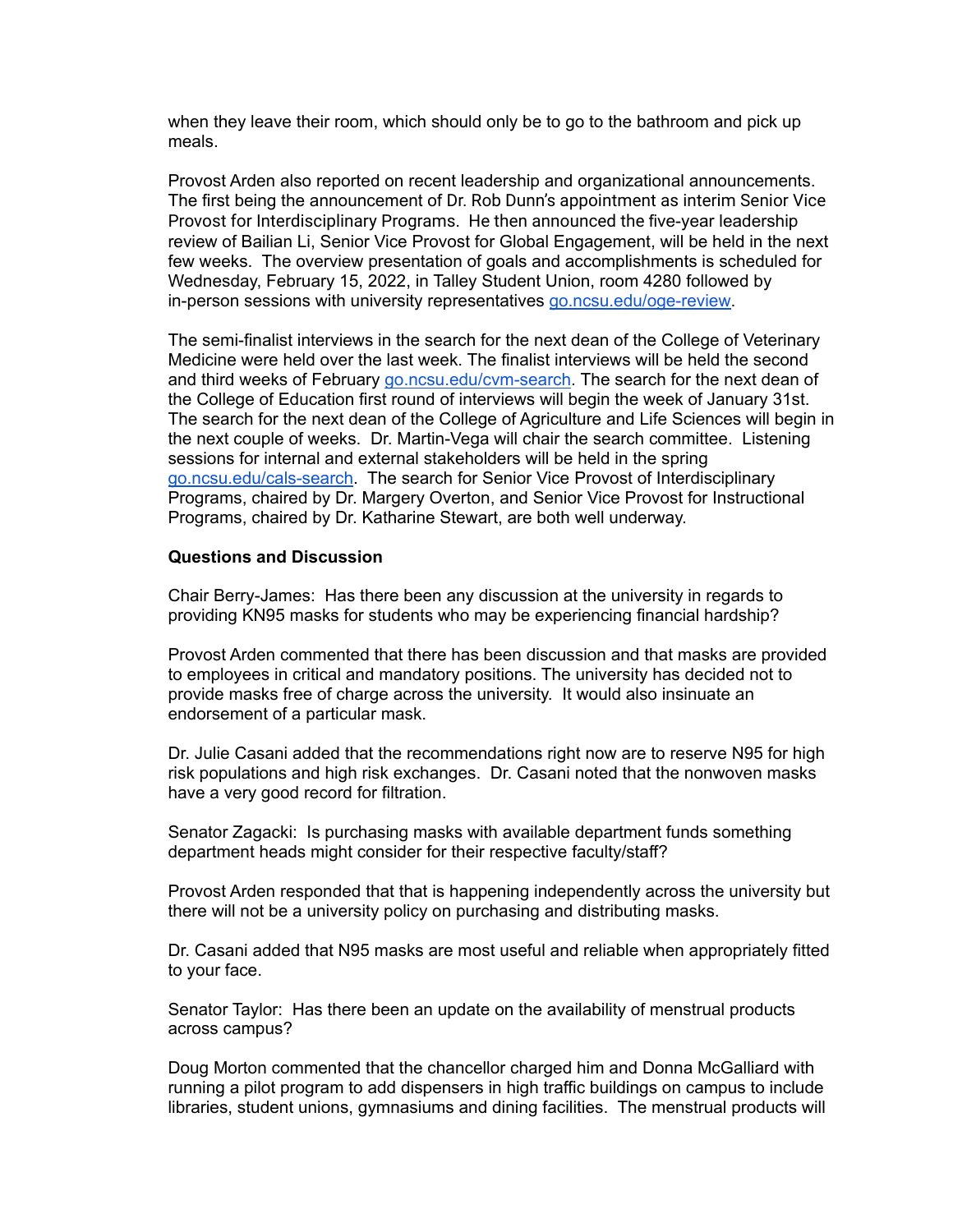be provided free of charge. After the pilot program, a survey will be sent to the campus community asking for suggestions of additional locations to add the menstrual products.

Paula Gentius remarked that the chancellor has plans to send a message to the campus community pertaining to the menstrual equity initiative.

Senator Riehn: Is information available to faculty in regards to which masks are better than others? In regards to mask availability, I have to provide PPP for people in my lab. Are we not providing PPP so people do not end up in the hospital?

Provost Arden responded that while third party groups rate and test KN95 masks, the university does not rate and test KN95 masks. In regards to why the university does not provide KN95 masks, the provost commented that as the pandemic moves towards being endemic, we have to move away from the concept that it's the university's responsibility to protect everybody's personal safety.

Senator Robinson: By providing better protection, wouldn't we elevate the public health, whether it be a severe illness or a bad cold, of the community as a whole?

Provost Arden commented that the university gives out the best information as possible and encourages people to get vaccinated and wear good face masks but there comes a time where it is not the university's responsibility to protect you from all possible negative consequences that could happen to you.

Senator Carrier: Isn't the request about providing masks for those with limited funds (students/staff)?

Provost Arden responded that the university is concerned about those who do not have the means for appropriate PPE or healthcare. There was a very robust discussion and the consensus of opinion is that the university not provide masks campus-wide, but will give guidance as to where masks can be found.

Senator Zagacki: There seems to be a lot of confusion in my college about why the university cannot mandate vaccines. Would it be worth sending a memo on why the university cannot mandate vaccines?

Provost Arden commented that there isn't a public university that is mandating vaccines. When you compare NC State's vaccination rates with institutions that have mandated vaccinations, they are not radically different. Even with a vaccine mandate you still have to make allowances for health and religious exemptions.

Senator Morant: In this space of providing masks for folks who may have a financial burden, I just want to bring our attention to the fact that we just spoke about giving free menstrual products. So we recognize that there is this financial burden on students for very basic things. If we are still requiring students to wear masks as they come into the classroom, it's just reiterating and underscoring that we need to give serious consideration to those students for whom this might be a financial burden. We don't want to put another hurdle in place for students coming to class and getting an education that they need. While it may not seem much to us, it may be huge to students who are struggling to buy a pack of masks.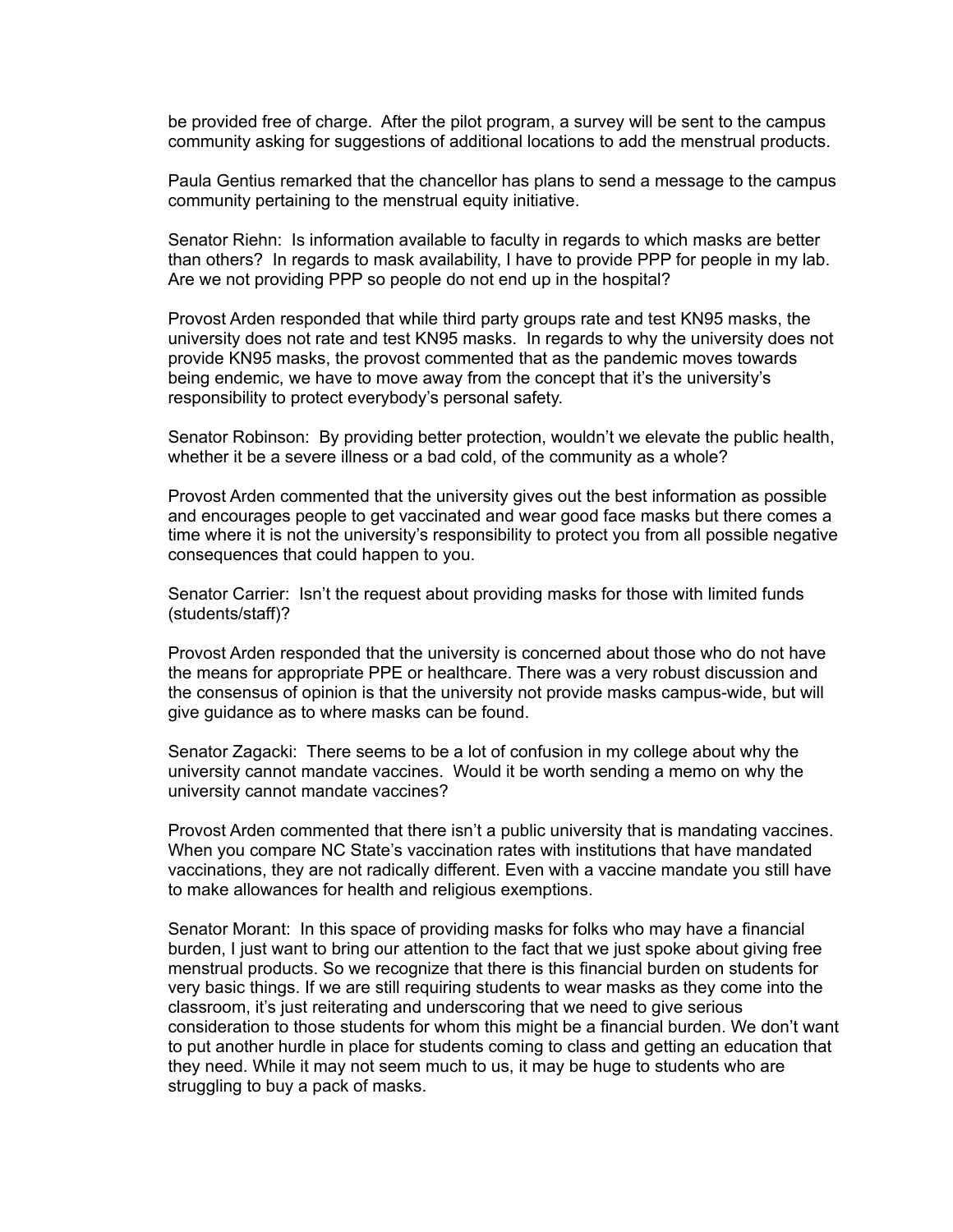Provost Arden responded that this is an ongoing discussion and that there are a number of solutions that we could probably come up with. It may be as simple as donating masks to Feed The Pack. He continued by stating that the length of time that the campus community is required to wear masks is determined by the transmission rates of the virus.

Senator Duggins: Can we get vaccination rate breakdown by college? I strongly suspect faculty/staff/students are facing rather different realities and reporting a single, overall number is not a useful statistic for individuals.

Dr. Casani responded that there was some effort to report that last semester. She continued that Omicron doesn't respect vaccinations very well, but it does respect boosters. She cautioned that those who have been vaccinated longer than six months ago, with the primary series but have not had a booster, are considered under vaccinated in regards to the Omicron variant.

Senator Robinson: This gets back to who benefits from wearing effective masks. There are vulnerable people on campus; students wearing masks make those vulnerable people more protected. It's not just about protecting the wearer of the mask; it's about protecting the community and the most vulnerable people of the community.

Provost Arden commented that that is exactly why there is an indoor mask mandate in all buildings at all times.

Senator Duggins: I think it is disingenuous to represent the entire university with a single vaccination rate. I do recognize that there are those under vaccinated and those with boosters. Word of mouth would be great to encourage people to upload their booster status. This data is about us; we should be able to see it.

Provost Arden commented that it's not a matter of withholding data; the university strives to provide data that are helpful and meaningful.

### **5. Committee Updates**

- a. Academic Policy Committee, co-chairs Lisa Bass-Freeman and Paul Williams Senator Williams will provide a full report at the February 8, 2022 Faculty Senate meeting.
- b. GoCORE Committee, co-chair Barbara Kirby and Megan Jacob Senator Kirby reported that 16 of 37 senators will need to be elected this year; five senators will need to be elected on the Faculty Grievance Committee; five senators to be appointed to the Hearings Committee and one chair-elect.
- c. Personnel Policy Committee, co-chairs Herle McGowan and Jennifer Kuzma Senator McGowan reported that the committee has been working on a few issues of concern to include salary equity, issues of recognizing work that faculty do within their realms of responsibility on their SFRs that pertain to diversity, equity and inclusion.
- d. Resources and Environment Committee, co-chairs Eileen Taylor and Steven Vincent Senator Taylor reported that the committee has partnered with the Personnel Policy Committee on the issue of concern of salary equity. The committee will also revisit issues of concern regarding the NC State alma mater.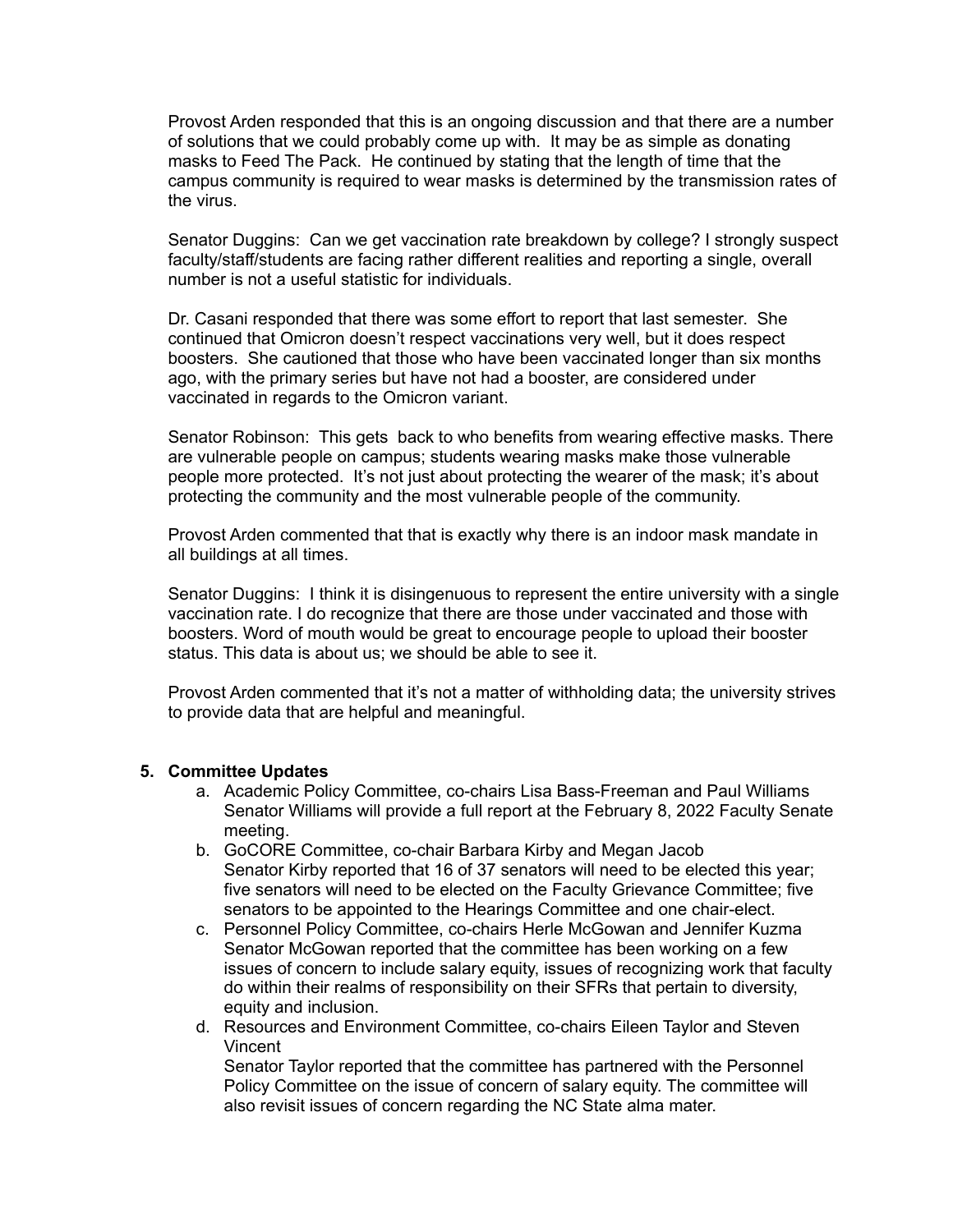e. Faculty Assembly delegates No report.

## **6. NC State Strategic Initiatives**

a. Doug Morton, Associate Vice Chancellor for Facilities

Doug Morton presented the Power Forward Electrical Distribution Upgrade project. NC State is embarking on a multi-year, multi-phase upgrade to NC State's electrical system. The Electric Distribution System Upgrade project will organize the system to reduce operational risk, enhance reliability, improve safety, and position the campus for future growth.

Doug went on to share that a crucial part of NC State's utility infrastructure is the medium-voltage electrical distribution system. We produce our own energy through one of the substations located on campus, but most comes from Duke Energy. In 1960, NC State had 60 buildings and 3.2 million GSF. In 2021, NC State had 177 buildings and 9.3 million GSF.

Doug continued by sharing NC State's path towards improving the campus electrical system. The replacement of the current system began 20 years ago with the acknowledgement of the issues. In 2002, Bragaw Switchyard was refurbished followed by a completed Sullivan Substation Study in 2005. In 2012, Cates Cogen Plant Startup distributed generation and efficiency; 2013 improvements were completed at Sullivan Substation which included a new 15Kv metal clad switchgear and redundant transformer. More recently, in 2020-2021, duct bank and new circuits were installed, buildings transitioned: Motor Pool area, Wolf Village, South Campus and Faucette.

There will be 53 new above ground switches and 104 transformer connections. The Supervisory Control and Data Acquisition (SCADA) allows Facilities to read how the voltage is being delivered across campus; the system is able to send reports and keep records of each problem and also allows technicians to be able to go straight to where the problem is. Industry advances mean we can make our system safer, more resilient and more powerful. If outages happen, we can isolate them and minimize campus impact.

Updates on the Power Forward project and any campus impacts may be found by visiting [go.ncsu.edu/electric](http://go.ncsu.edu/electric).

### **Questions and Discussion**

Senator Robinson: Will this upgrade allow us to phase out backup generators? Will this upgrade facilitate installing more renewable power sources?

Doug responded that the generator is still very important and we need to protect research above all else. He went on to say that Facilities is doing a better job of making sure that those generators and the automatic transfer switch that feeds them, work. As far as renewables, Doug continued by sharing that a solar array is currently being installed atop Fitts Woolard Hall and a battery backup system in Centennial Campus;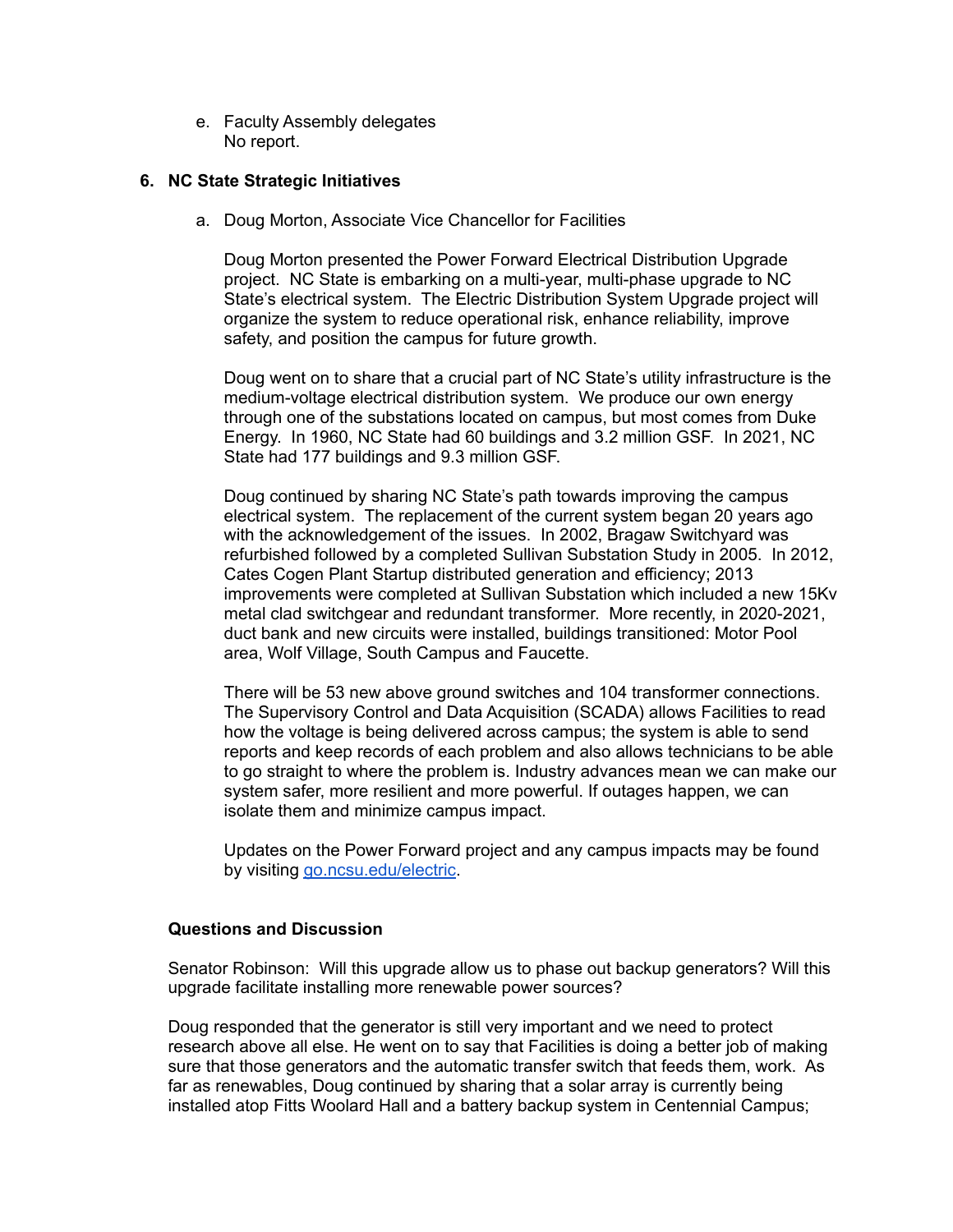these two things combined will work in tandem to help NC State better manage its energy.

Senator Williams: Are there any particular buildings on campus that need to be rewired?

Doug commented that now, more than any other time, Facilities evaluated the system reliability and most of the electricity is consumed by heating and air conditioning in buildings. All the buildings are safe and if things need help, there are resources to address them.

Senator Bird: Is the economic challenge one of initial investment in equipment/infrastructure? If so, is the dollar amount such that a fundraising campaign might address it?

Doug commented that Facilities has a tough time finding funding other than from its own resources on the campus to cover the costs. It is the initial cost, the difference between putting in the infrastructure ourselves or dropping it in from Duke Energy.

b. Margery Overton, Senior Vice Provost for Institutional Strategy and Analysis

Margery Overton provided an overview on the Strategic Implementation Planning Update. The timeframe for FY 2022 - FY 2024 includes incorporating high-level university initiatives. The university continues to push forward with strategic initiatives.

The Post COVID-19 Innovation Task Force was launched right before the Strategic Plan was finalized. The next steps will be to reflect on lessons learned and suggest initiatives that should be included in the implementation planning in response to COVID-19.

Dr. Overton went on to say that this strategic plan builds upon the prior strategic plan, so the implementation actions that had been documented in the last three years of the prior plan need to be reviewed.

The strategic plan task force reports remain a valuable resource. These reports were written in response to obtaining ideas to feed the strategic plan. The intention is to do implementations and assess implementations on a three year cycle.

Dr. Overton continued by sharing that she is working on making sure that there are well articulated data definitions and a consistent data set and that ISA is updating technology and the way that the data is revealed. Colleges and units were informed of the need to refresh their unit level strategic plans.

Dr. Overton ended by sharing current high-level initiatives: SEA Change, Flexible Work Policy, Engineering North Carolina's Future, among others listed on the slide.

### **7. Old and New Business**

**8. Issues of Concern -** Chair Berry-James